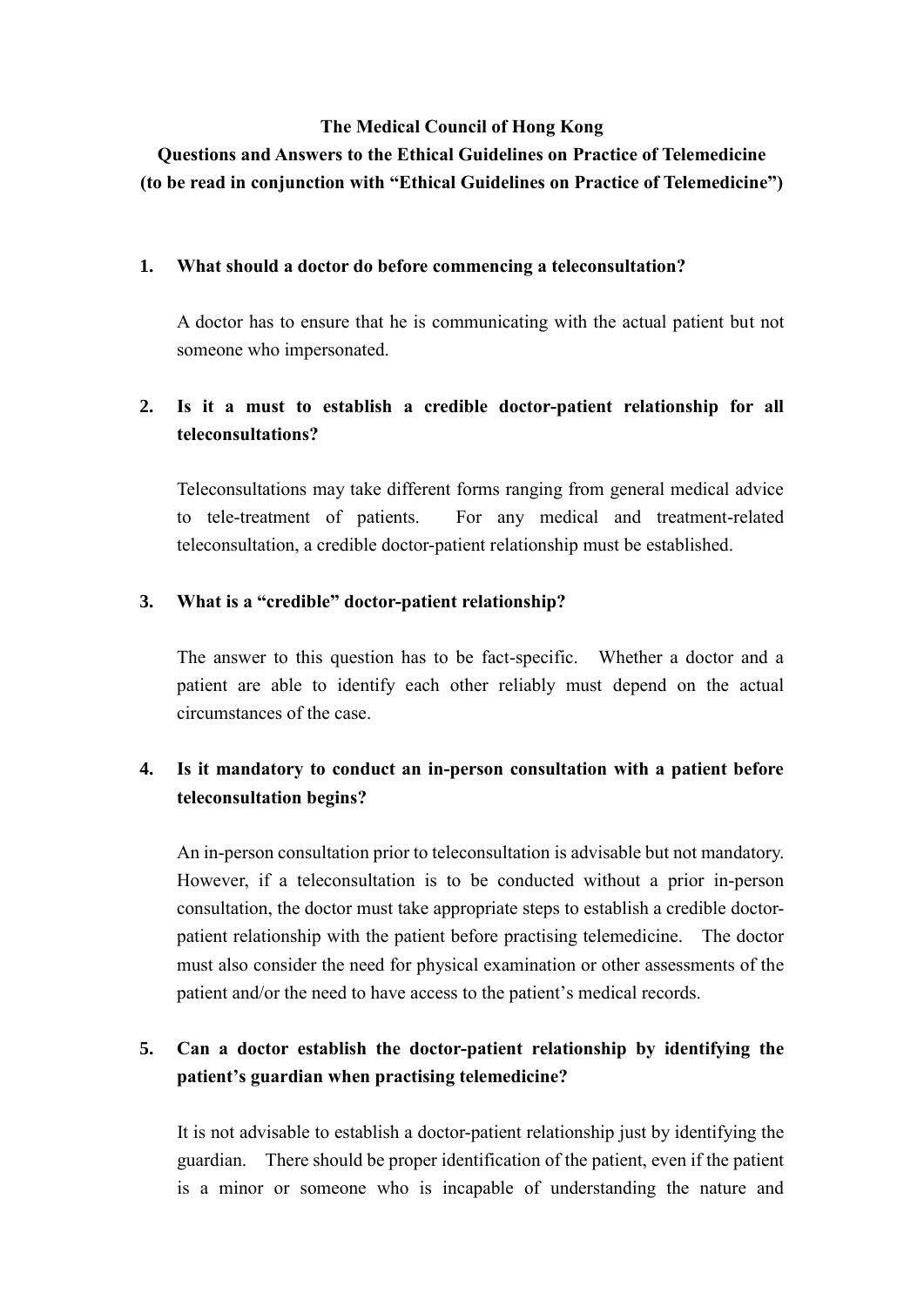implications of the proposed treatment and/or to give informed consent to treatment because of reasons such as loss of consciousness and lack of mental capacity or intelligence.

### **6. Can a doctor issue reports and/or certificates to the patient after teleconsultation?**

A doctor should only issue certificates and similar documents after proper medical consultation and should not include in them statements which they have not taken appropriate steps to verify. A doctor must consider the limitations of the medium through which he is communicating with the patient. Assessments conducted via teleconsultations may not be regarded as proper in some circumstances. For instance, a patient may use editing technologies, e.g. changing the colour of his throat during teleconsultations, to disguise his conditions.

#### **7. How should a doctor maintain medical records in the practice of telemedicine?**

It is the responsibility of a doctor to maintain systematic, true, adequate, clear and contemporaneous medical records when practising telemedicine. It protects the legal interest of the doctor and the patient. Adequate and proper medical record keeping will not only help a doctor to follow up with the patient more easily but it will also facilitate other doctors to understand the original treatment plan when they take over the care of the patient.

#### **8. Can a doctor make an audio and/or video recording of a teleconsultation?**

A doctor should make an audio and/or video recording of a teleconsultation only if he has obtained the patient's prior consent. It is a must, instead of a matter of courtesy, for the doctor to obtain consent from the patient prior to the recording. Whilst consent may be obtained verbally, a doctor should always record the consent in the patient's medical record.

# **9. Will audio and/or video recording of a teleconsultation secretly made by a patient be admitted as evidence when the Council handles complaint against a doctor?**

The ultimate test of evidence is relevance. If the evidence is relevant to the complaint, regardless of how it is obtained in the first place, it will still be admissible as evidence in disciplinary proceedings. The Preliminary